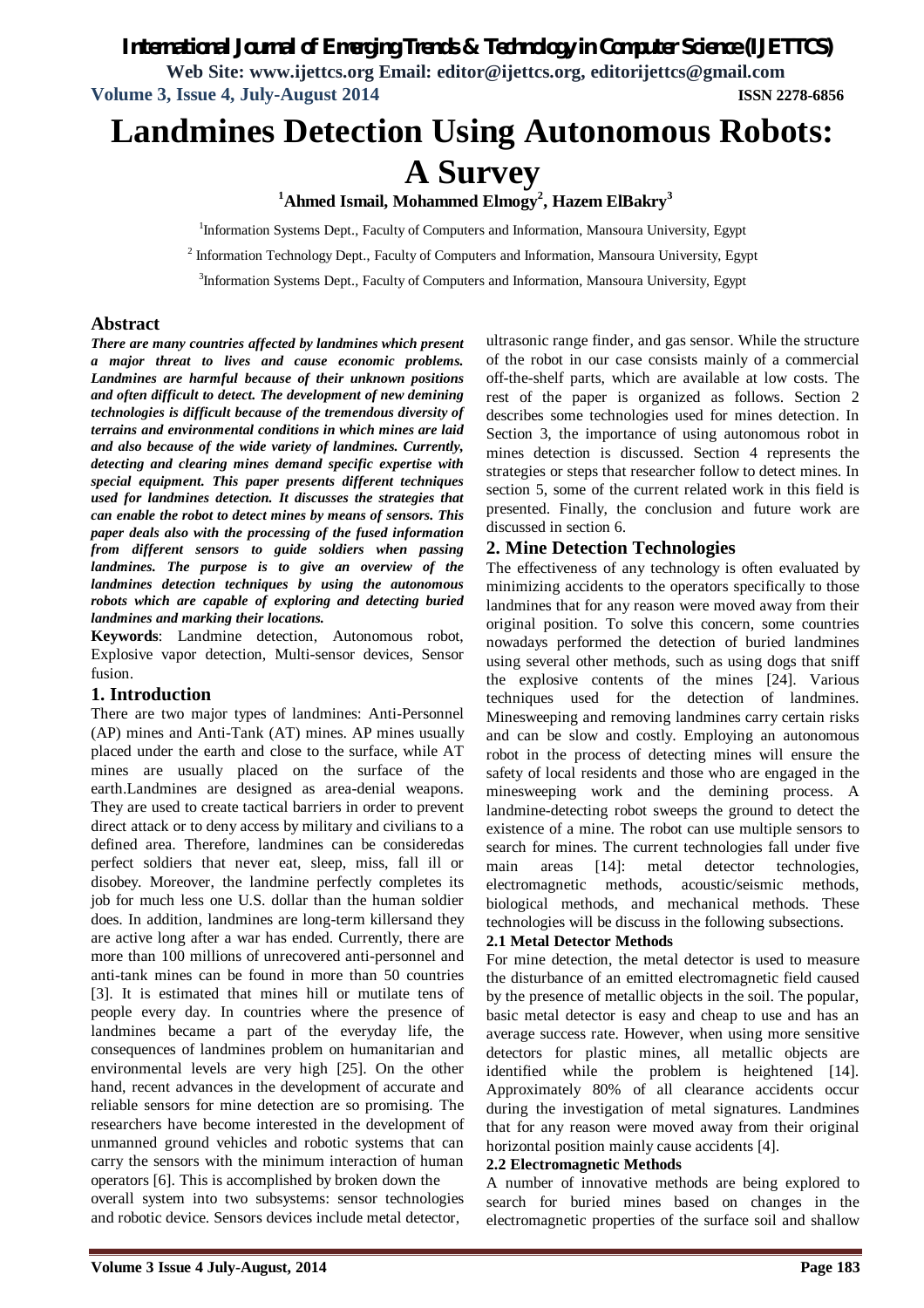subsurface. These methods include ground-penetrating radar (GPR) [29], electrical impedance tomography (EIT) [15], x-ray backscatter, and infrared/hyper spectral systems [14].For example,GPR detects buried objects by emitting radio waves into the ground and then analyzing the return signals generated by reflections of the waves at the boundaries of materials with different indexes of refraction caused by differences in electrical properties.

#### **2.3 Acoustic/Seismic Methods**

Acoustic/seismic methods look for mines by vibrating them with sound or seismic waves that introduced into the ground. Materials with different properties vibrate differently when exposed to sound waves. These methods are complementary to existing sensors with low false alarm rates and are unaffected by moisture and weather. Existing systems are slow and they do not detect mines at depth, because the resonant response attenuates significantly with depth. An additional limitation of existing systems is that moderate to heavy vegetation can interfere with the laser Doppler vibrometers [15] that commonly used to sense the vibrations at the ground surface.

#### **2.4 Biological Methods**

Biological detection methods involve the use of mammals, insects, or microorganisms to detect explosives. Like chemical sensors, these methods rely on detection of explosive compounds rather than on detection of metal or changes in the physical properties of the subsurface. Thus, they have the potential for reducing false alarm rates from metal clutter. Biological- sensing technology requires an understanding of how explosives migrate away from landmines as well as knowledge of the chemical and physical principles of the sensor [14].

#### **2.5 Mechanical Methods**

Clearing minefields by modified tanks or trucks is also a common method [12]. It does not need sensors and is efficient on a suitable ground. Chains attached on a rotating roller are hitting the ground in order to explode or destroy mines. Another possibility is to mount ploughs in front of a tank, which dig out the mines, and moves them away, mostly without exploding. Mine ploughs are slow (6.5km/h), but used in conjunction with rollers, this system can provide a virtually 100 per cent mine clearance effectiveness [1].

#### **3. Landmines Detector Robots**

The option of detecting mines in a surface-laid minefield using autonomous robots is becoming more popular because it decreases the danger and the cost involved in manual detection [23]. Robots search mines with such a low pressure that mine explosions are not triggered. In order to cover efficiently all mined areas, robots should adapt to accelerated exploration in order to increase efficiency, especially if any surveillance team exists.Using robotsin landmines detectionprovides the ideal sensor for robots due to its low cost, wide availability, high data content and information rate. For highly dynamic adversarial tasks, being able to extract significant information about the world is crucial to operating effectively, making vision an appealing sensor. Additionally, the presence of adversaries mean that it is time. An adequate mine-clearance rate can only be achieved by using new technologies such as improved sensors, efficient manipulators, and mobile robots [16]. Estimating the position of the buried landmines with the data of landmine detection sensors is important in election work. During demining operations, human operators would have to stay as far away as possible for safety. A reasonable intermediate solution might be found in teleportation and human-machine collaboration in the control loop, a scheme that is becoming known as collaborative control [16]. One of the problems with the current mine-detection robots is that they have quite a big structure and is very expensive. Because of that, they cannot be bought and used by local people. However, the locals mostly encounter the mines. Even though there have also been a number of inexpensive mine-detection robots being developed, most of them use simple algorithms such that they can only operate in simple environments with no obstacles [11]. There have been a number of robots developed by researchers all around the world. The development of lightweight, low-cost, semi-autonomous robots working together with a monitoring station (Personal Mine Explorers) is a well researched approached [32]. Robots search mines with such a low pressure that mine explosions are not triggered. In order to cover efficiently all mined areas, robots should adapt to accelerated exploration in order to increase efficiency, especially if any surveillance team exists. Multi-robot systems for area reduction form the next step in landmine searching. Some research has been carried out on a multiagent-based architecture responsible for coordinating a progressive stochastic analysis of the terrain [33]. It includes a reactive obstacle avoidance method, and the development of mission control software to plan, configure, and supervise operations. The system uses legged, wheeled, and aerial robots. Finally, a sensorial payload system is described in this research with the use of Fourier analysis as the mechanism to effectively detect mines.

essential to process the sensory information in minimum

#### **4. Strategies of Landmines Detection Robotics**

In order to clear up landmines, two major steps need to be done. The first step is to detect the location of the mines. The second step is to deactivate or destroy the mines. Searching for the location is the process that takes the most amount of time. This is because, every single inch of the land needs to be manually and carefully probed with a mine detector [11]. There are three kinds of minesweeping strategies ranging from a manual based minesweeping, a mechanical equipment based minesweeping, to an advanced robot based minesweeping [24]. The manual based technique relies on trained deminers sweeping the ground using metal detectors. Well-trained staff prod the ground with a thin steel spike every 2 cm at a shallow angle of about 30 degrees [1]. The resistance of the probe and the reaction of the surface define where to dig the ground around and carefully remove the mine. Of course, this is a dangerous and slow task. The mine may have turned on its side and the prodder hits the pressure plate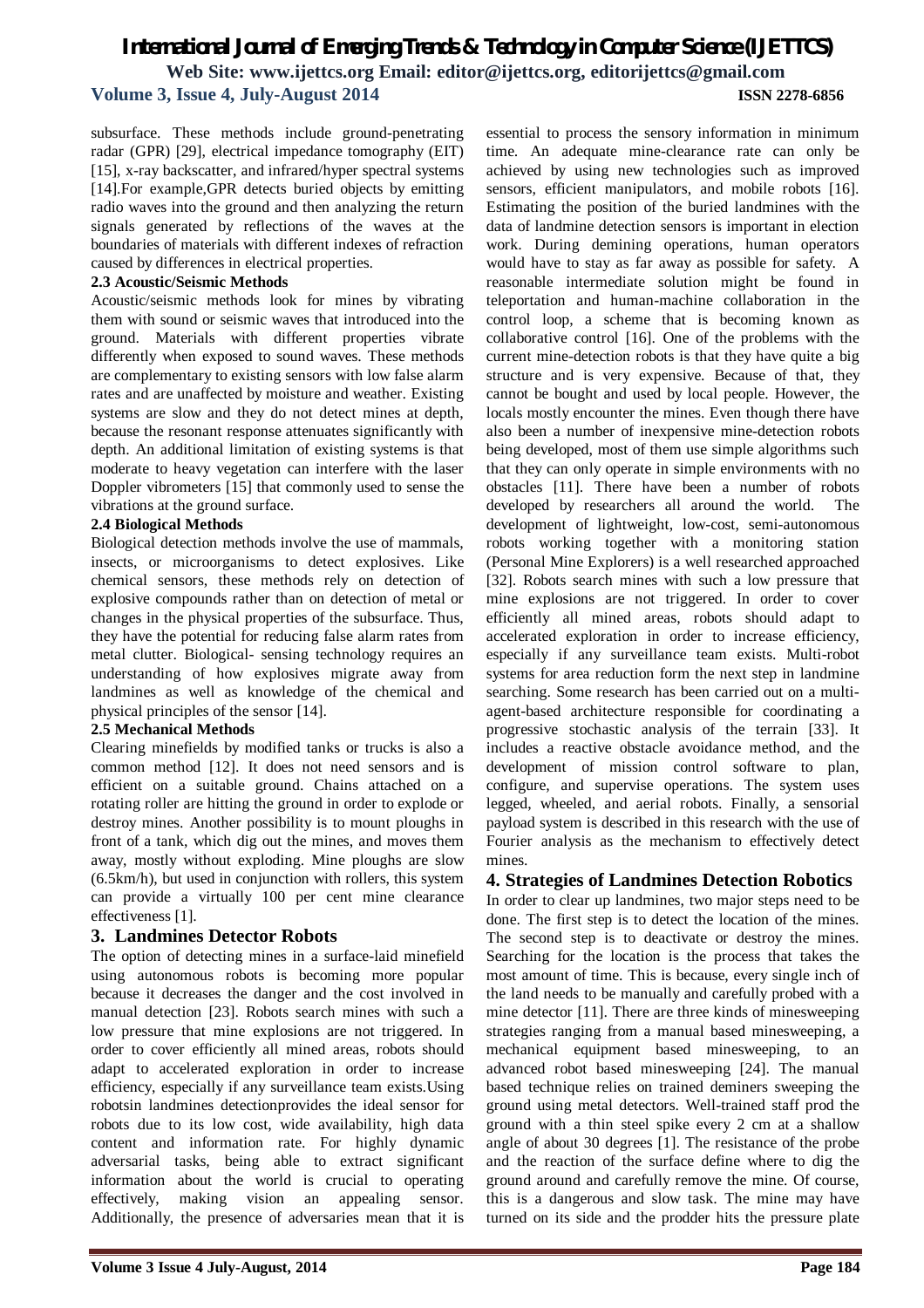rather than the side. Prodding is however the only way of locating each mine. One man can clear between 20-50 m2 per day. Mechanical based demining uses machinery to roll over the landmines and destroy them while they are still in the ground. This technique is known as the fastest demining technique. However, the machines employed in this approach are expensive to operate and can only be used when the terrain is suitable. Additionally, in most situations, this technique is not 100% reliable; thus, the need to employ another technique to check the minefield's clearance. Employing an independent robot in the process of detecting mines will ensure the safety of local residents and those who are engaged in the minesweeping work and the demining process. A landmine-detecting robot sweeps the ground to detect the existence of a mine. The robot, through computer vision, decides whether a mine exists or not [24]. When robot uses different sensors such as ultra sound sensor, vapor detector sensor [9], metal detector sensor, and wireless sensor;the advantage of decision-level fusion is that all knowledge about the sensors can be applied separately. Each sensor expert knows the most about the capabilities and limitations of their own sensor and they can use this information to optimize the detection performance. The availability of this expert knowledge was the reason for choosing decision-level fusion for these application [10].To compensate disadvantages of each sensor, a combination of several sensors should be used. Mines of both metal and plastic bodies can be detected by means of a combined sensor block that contains devices based on different principles. The proposed combined sensor block information provides high reliability of mine detection [17].

#### **5. Current Mine Detection Systems**

There are many researcher work in this fieldand evaluated the performance of mine detection technologies. Researchers in physical, chemical, and biological sciences are studying and developing methods that could reduce the false alarm rate and maintain or increase the probability of detection for mine clearance. New detection concepts involve searching for characteristics other than mine metal content. Varieties of techniques that exploit properties of the electromagnetic spectrum are being explored. For example, Plett et al. [3] proposed detection method, which use a separated aperture microwave sensor and an artificial neural-network pattern classifier to detect simulated land mines using data collected from a mine. This data consists of a set of measurements made with a separated aperture sensor operating in the wave guide near cutoff mode. Their work has shown that neural-network pattern classifiers can successfully detect antitank mines. This method has some drawbacks that the level of false alarms may be made arbitrarily lowand the system's complexity. Waymond et al. [4]proposed a hybrid technique that simultaneously uses both electromagnetic and acoustic waves in a synergistic manner to detect buried land mines. The acoustic source causes both the mine and the surface of the earth to be displaced. The electromagnetic radar is used to detect these displacements and, thus, the mine. The displacement of the mine is different from the earth, because the acoustic

earth. Najjaran et al. [6] implemented a software of a terrain-scanning robot capable of autonomously manipulating typical handheld detector for remote sensing of buried landmines in a manner similar to a human operator. The software includes a twofold process of map building and path planning that is implemented into a real time software platform to take place in parallel to the other functions of the robot.The drawbacks that the high cost and Reliability of a metal detector, determined by signal to noise ratio, largely depends on the distance, orientation, size, and scanning speed of the sensor. Pedro [7]developed a low cost mine detection system useful for small nonmetallic mines by image processing. In addition, finding mine targets from a set of candidates is proposed. The intention of the solution is to analyze a set of infrared data sequences, which is called dynamic thermography. The necessary image processing methods are introduced as four topics, filtering, feature extraction, gray-scale morphology, and segmentation.The drawbacks of this method that the ambiguity of the target signal and the image processing level is limited unless the sensor provides good information about the target. Sathyanathet al. [8] proposed a system calledArtificial Immune System (AIS) which is an evolutionary paradigm inspired by the biological aspects of the immune system. The model is applied to a mine detection and diffusion problem.The results prove that AISIMAMhas solved the problem successfully. The mine detection can be performed efficiently by deploying mobile robots that have enough intelligence, communication, and coordination to detect and diffuse the mines. Albert et al. [9] developed instrument to detect low-level 2, 4-dinitrotoluene (DNT) vapors. The system is based on previously developed artificial nose technology and employs an array of sensory materials attached to the distal tips of an optical fiber bundle. Each sensor within the array responds differentially to vapor exposure so the array's fluorescence response patterns are unique for each analytic. This detection system has been applied to detect 2, 4-DNT, an analyte commonly detected on the soil surface above buried 2, 4, 6-trinitrotoluene (TNT) land mines, in spiked soil and aqueous and ground samples. The drawbacks of this method that this system Suitable only in soil condition Schavemaker et al. [10] proposed a system, which is a vehicle, mounted, multi-sensor, anti-personnel landmine detection system for humanitarian demining. The system has three sensor types: an infrared camera, a ground penetrating radar and a metal detector. The output of the sensors is processed to produce confidence values on a virtual grid covering the test bed. A confidence value expresses a confidence or belief in a mine detection on a certain position. The grid with confidence values is the input for the decision-level sensor fusion and provides a co-registration of the sensors. Anuar et al. [11] designed a small, low-cost autonomous mine detection robot for solving the navigation problems. The first step is to detect the location of the mines and the second step is to deactivate or destroy the mines. Use specially designed

properties of the mine are quite different from those of the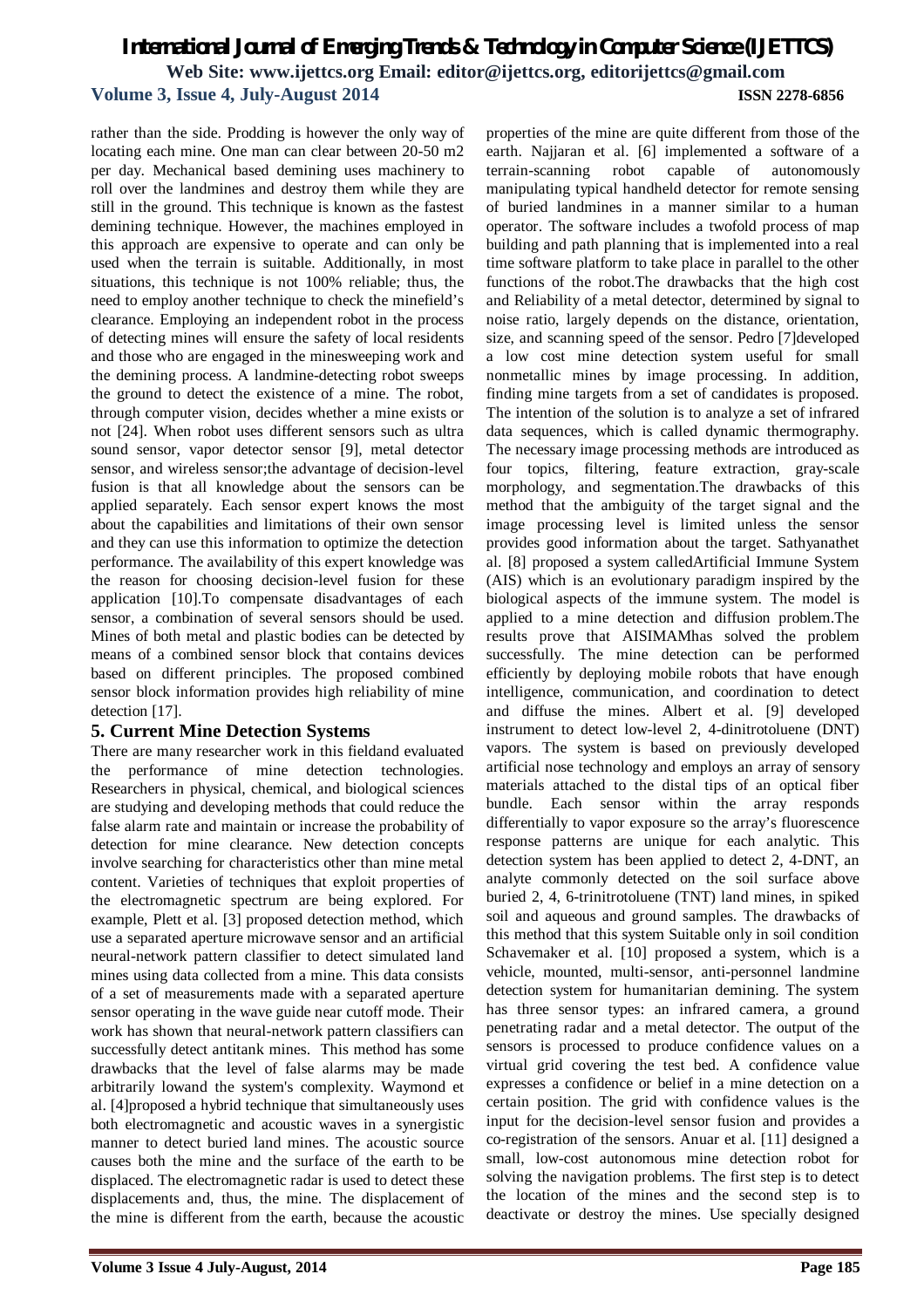vehicles to detect and destroy land mines. While has an advantage of being able to destroy the mines on the spot due to the vehicle's mechanical structure that can withstand mine explosion. The drawbacks of this method, in certain environments the robot perform less effectively and performance of the object avoidance need modification to climb big obstacles Acar et al. [31] have investigated some methods in path planning techniques in robotics. The first is sensor-based coverage according to exact cellular decomposition in terms of critical points. The robot executing the coverage algorithm incrementally constructs this cellular decomposition while it is covering the space with back and forth motions. The second technique, the probabilistic method, is for where time is limited and there exists a priori information about the minefield. This method works by minefield parameter extraction. Once the parameters are determined, the minefield layout is fixed, allowing opportunistic robot guidance to decrease demining time.The drawbacks of this method, in few instances, the system was not able to identify correctly the landmine due to the segmentation process where the K-Means clustering algorithm failed to effectively extract the exact objects' platforms from the image, high cost,GPR is larger and heavier, and GPR is more power hungry Zhang et al. [31] proposed a probabilistic method for robot landmine search, focusing on optimization search strategy determining location of mines and/or unexploded ordnance. They first extract the characteristics of dispersion pattern of the minefield in order to construct a probability map and then design a path for the robot searching.

#### **6. Challenges**

There are many challenges in landmines detection. The first is the changes in weather factors led to the disappearance of the mine underground spaces. The second is the ability to stop the effect of mines without a vision underground. The third is not only the presence of the mine is required to be discovered, it also needs the robot to mark the location of the mine with an accuracy of 5cm radius. There is great motivation to research new counter-mine systems. Current anti-personnel land mines cost between \$3–\$25 per mine and clearance methods cost between \$300–\$1000 per mine removed [3].There is work to be done in fusion of landmine detection technology in order to enhance its performance, since every approach has good results within limited conditions. Due to the aforementioned limitations, a multi-sensor system based on signal and algorithm fusion should be developed. Rather than focusing on individual technologies operating in isolation, mine detection research and development should emphasize the design from first principles and subsequent development of an integrated, multisensory system that would overcome the limitations of any singlesensor technology. Combining different kinds of sensors would certainly obtain better results in landmine detection.

#### **7. Conclusion**

This research aim is to provide a survey for developing a robot that can detect mine,as the robot may employ several sensors in order to help in mining. Incrementally

improving existing technologies, increasing the probability of detection, reducing the false alarm rate, and planning useable deployment scenarios. There is no single method for efficient landmine detection. Several technologies can be found, but their direct results cannot be generalized. Rather than focusing on individual technologies operating in isolation, mine detection research and development should emphasize the design from first principles and subsequent development of an integrated, multisensor system that would overcome the limitations of any singlesensor technology. Combining different kinds of sensors would certainly obtain better results in landmine detection. Finally, some more attention should be given to sensor fusion and metal detectors. All of these issues should help to discriminate useful data, which is critical as large numbers of false alarms increase uncertainty and limit future research.

#### **References**

- [1.] P. Machler, "Detection technologies for anti-personnel mines," Symposium on Autonomous Vehicles in Mine Countermeasures, Monterey, pp. 6-150, 1995.
- [2.] J. Nicoud and P. Machler, "Robots for anti-personnel mine search," Control Engineering Practice, 4, pp. 493-498, 1996.
- [3.] G. Plett, T. Doi, and D.Torrieri, "Mine detection using scattering parameters," IEEE\_J\_NN, 8, pp.1456-1467, 1997.
- [4.] R. Scott, S.Martinb , C. Schroedera "An experimental model of an acoustic-electromagnetic sensor for detecting land mines," IEEE Antennas and Propagation Society International Symposium, IEEE, pp. 978-981, 1998.
- [5.] R.Cassinis,G. Bianco, A. Cavagnini, and P.Ransenigo," Strategies for navigation of robot swarms to be used in landmines detection" IEEE 1999 Third European Workshop on Advanced Mobile Robots (Eurobot'99). Proceedings (Cat. No.99EX355), pp. 211-218, 1999.
- [6.] H. G. Najjaran, "Using genetic algorithms and neural networks for surface land mine detection," IEEE Transactions on Signal Processing, 47, pp.176-186, 1999.
- [7.] Pedro Lee, "Mine Detection Techniques Using Multiple Sensors," The Project in Lieu of Thesis, Electrical and Computer Engineering the University of Tennessee at Knoxville , 6, pp. 1-78, 2000.
- [8.] S. Sathyanath and F. Sahin ,"AISIMAM An Artificial Immune System Based Intelligent MultiAgent Model and its Application to a Mine Detection Problem", Proceedings of the IEEE International Conference on **Systems**, 4, PP. 2285 – 2290, 2002
- [9.] K. Albert, L.Myrick, Brown, D.James, F.Milanovich,andD.Walt, "Field-Deployable Sniffer for 2, 4-Dinitrotoluene Detection ",American Chemical Society, 35, PP. 3193-3200, 2001
- [10.] Schavemaker, G. den Breejen, E.Cremer, F.Schutte, K.Benoist, "Depth Fusion for Anti-Personnel